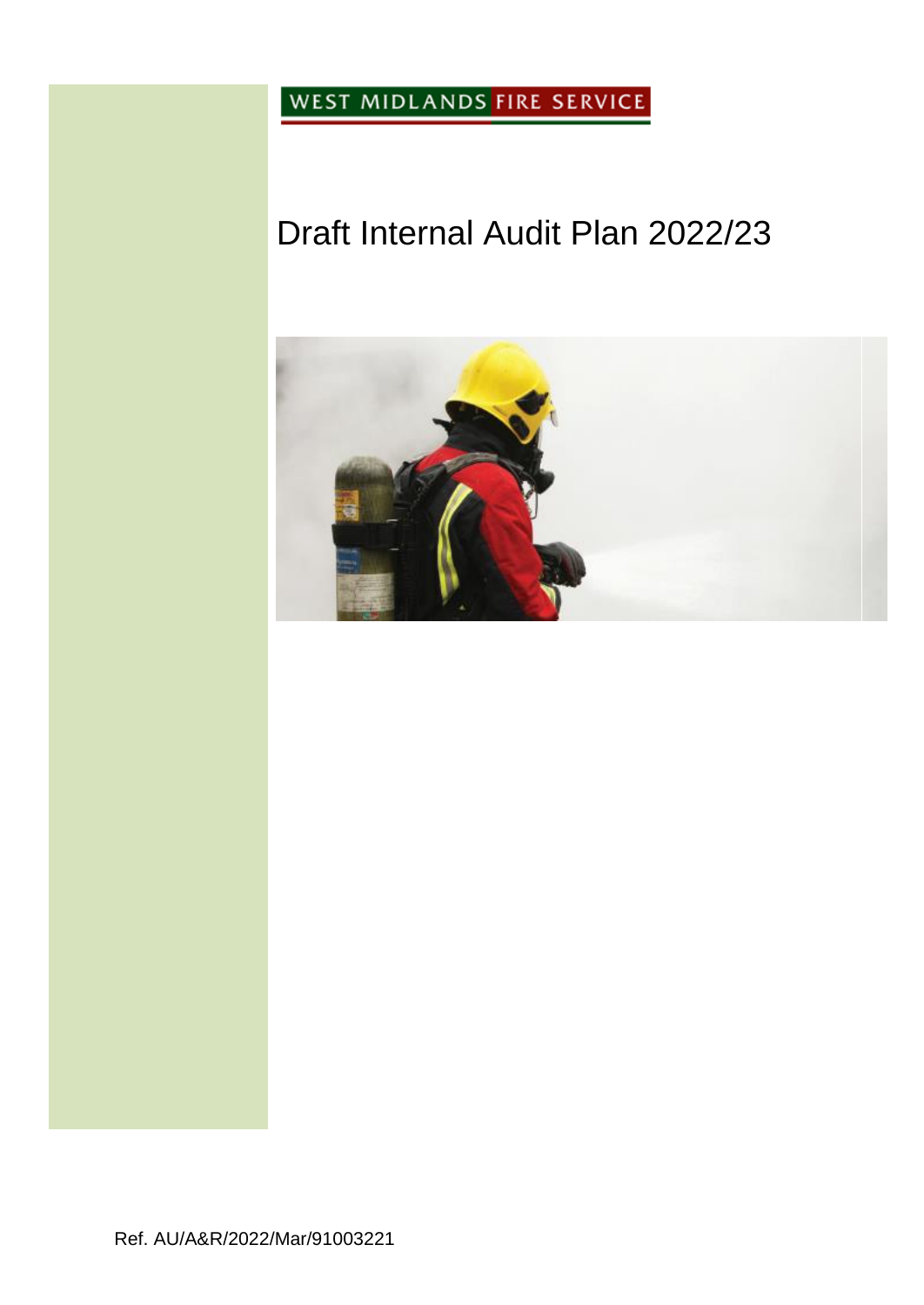|                | <b>Table of Contents</b>                                                | Page           |
|----------------|-------------------------------------------------------------------------|----------------|
|                | A quick guide to the audit planning process                             | 1              |
|                | A glossary of terms                                                     | $\overline{2}$ |
| $\mathbf{1}$   | Introduction                                                            | $\overline{4}$ |
| $\overline{2}$ | Assessing the effectiveness of risk management and<br>governance        | 4              |
| 3              | Assessing the effectiveness of the system of control                    | 4              |
| $\overline{4}$ | Assessment of assurance need methodology                                | 5              |
| 5              | The assessment of internal audit assurance needs                        | 5              |
| 6              | Developing an internal audit plan                                       | 8              |
| $\overline{7}$ | Considerations required of the Audit Committee and Senior<br>Management | 8              |
| 8              | Information to support the internal audit plan                          | 9              |
| 9              | Annual internal audit plan for 2022/23                                  | 10             |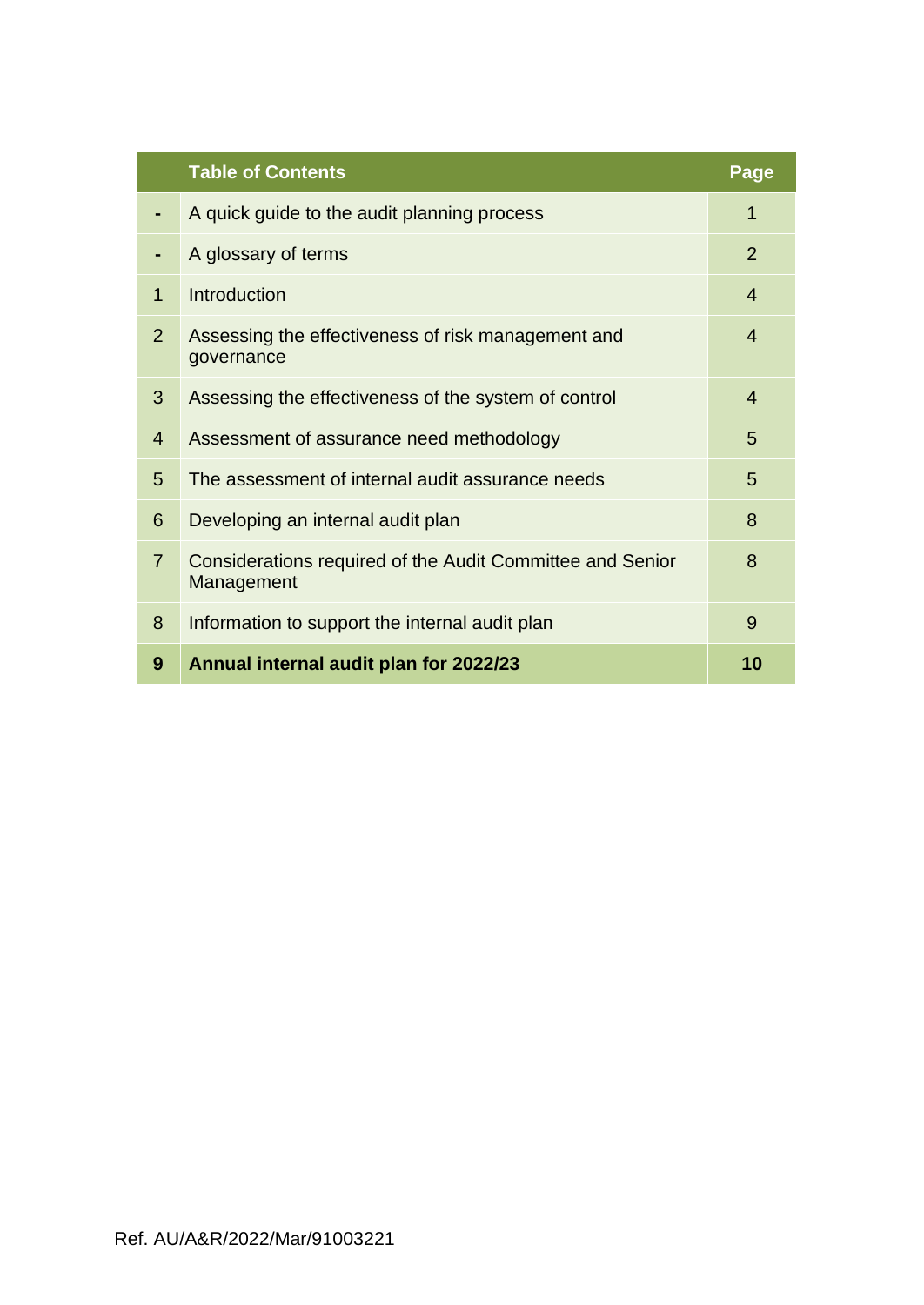# A quick guide to the audit planning process

### **Step 1 – audit universe/auditable areas and the Authority's objectives**

Identify the audit universe (i.e. a list of areas that may require auditing) using a variety of methods:

- Areas of risk identified by the Authority as having the potential to impact upon its ability to deliver its objectives and its statutory responsibilities, captured through a strategic risk register.
- Areas such as the key financial systems work we do to, which where appropriate, help inform the work of the external auditors, grant claim certification etc.
- Areas where we use auditor's knowledge, management requests and past experience etc.

 **▼**

### **Step 2 – ranking**

Score each auditable area as high, medium or low risk using the CIPFA scoring methodology: materiality/business impact/audit experience/risk/potential for fraud.

 **▼**

#### **Step 3 – the 2022/23 audit plan**

Identify the areas where assurance will be provided in 2022/23. High risk areas will generally be audited annually, while medium risks may be visited once in a three-year cycle. A watching brief will remain on the low risks.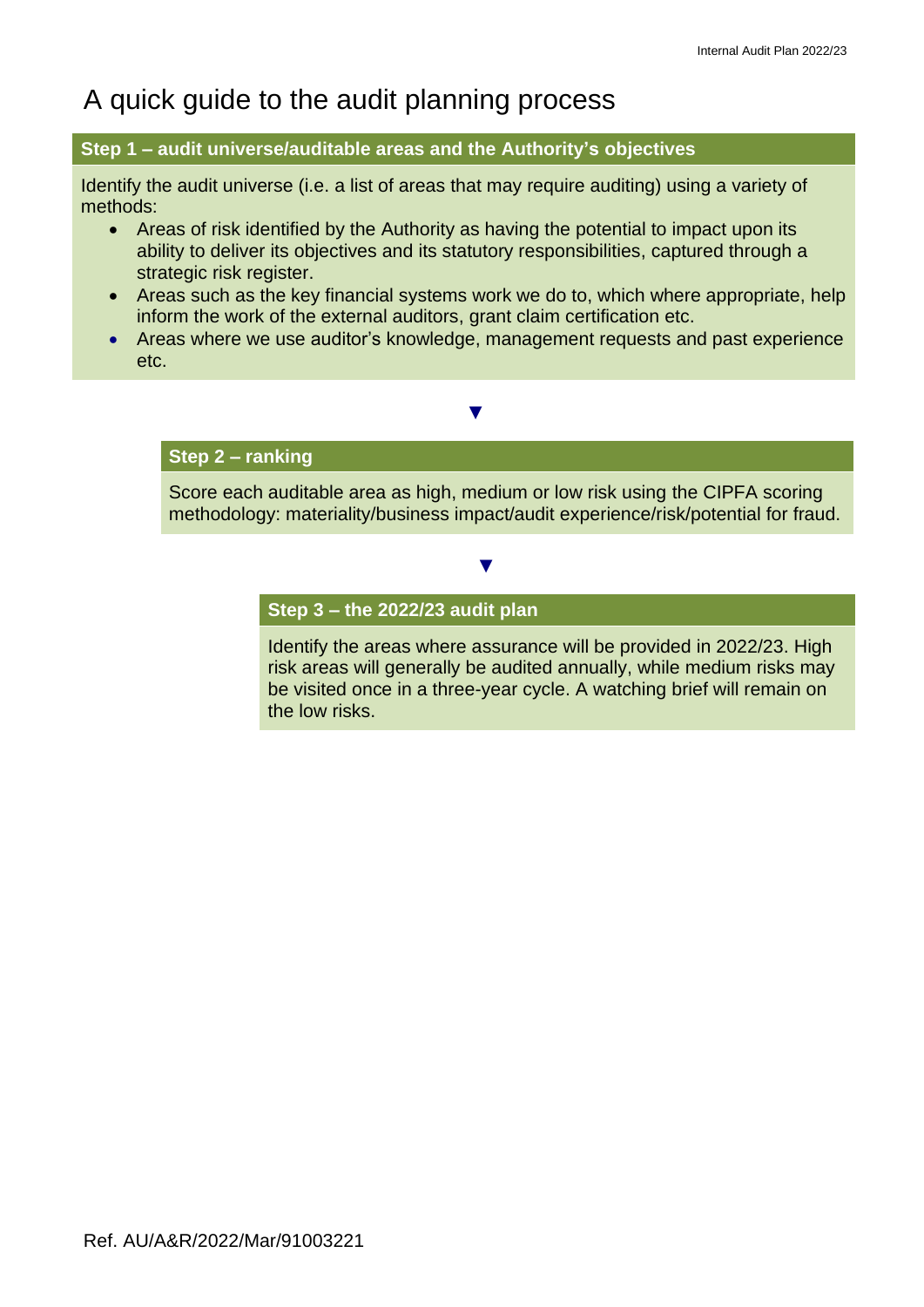# Glossary of terms

### **Governance**

The arrangements in place to ensure that the Authority fulfils its overall purpose, achieves its intended outcomes for citizens and service users and operates in an economical, effective, efficient and ethical manner.

## **Control environment**

This comprises the systems of governance, risk management and internal control. The key elements include:

- establishing and monitoring the achievement of the Authority's objectives
- the facilitation of policy and decision-making ensuring compliance with established policies, procedures, laws and regulations – including how risk management is embedded
- ensuring the economical, effective and efficient use of resources and for securing continuous improvement
- the financial management of the Authority and the reporting of financial management; and
- the performance management of the Authority and the reporting of performance management

### **System of internal control**

The totality of the way an organisation designs, implements, tests and modifies controls in specific systems, to provide assurance at the corporate level that the organisation is operating efficiently and effectively.

### **Risk management**

A logical and systematic method of establishing the context, identifying, analysing, evaluating, treating, monitoring and communicating the risks associated with any activity, function or process in a way that will enable the organisation to minimise losses and maximise opportunities.

### **Risk based audit**

An audit that:

- identifies and records the objectives, risks and controls
- establishes the extent to which the objectives of the system are consistent with higher-level corporate objectives
- evaluates the controls in principle to decide whether they are appropriate and can be reasonably relied upon to achieve their purpose, addressing the organisation's risks
- identifies any instances of over and under control and provides management with a clear articulation of residual risks where existing controls are inadequate
- determines an appropriate strategy to test the effectiveness of controls i.e. through compliance and/or substantive testing; and
- arrives at conclusions and produces a report, leading to management actions as necessary and providing an opinion on the effectiveness of the control environment

## **Audit Committee**

The governance group charged with independent assurance of the adequacy of the internal control environment and the integrity of financial reporting.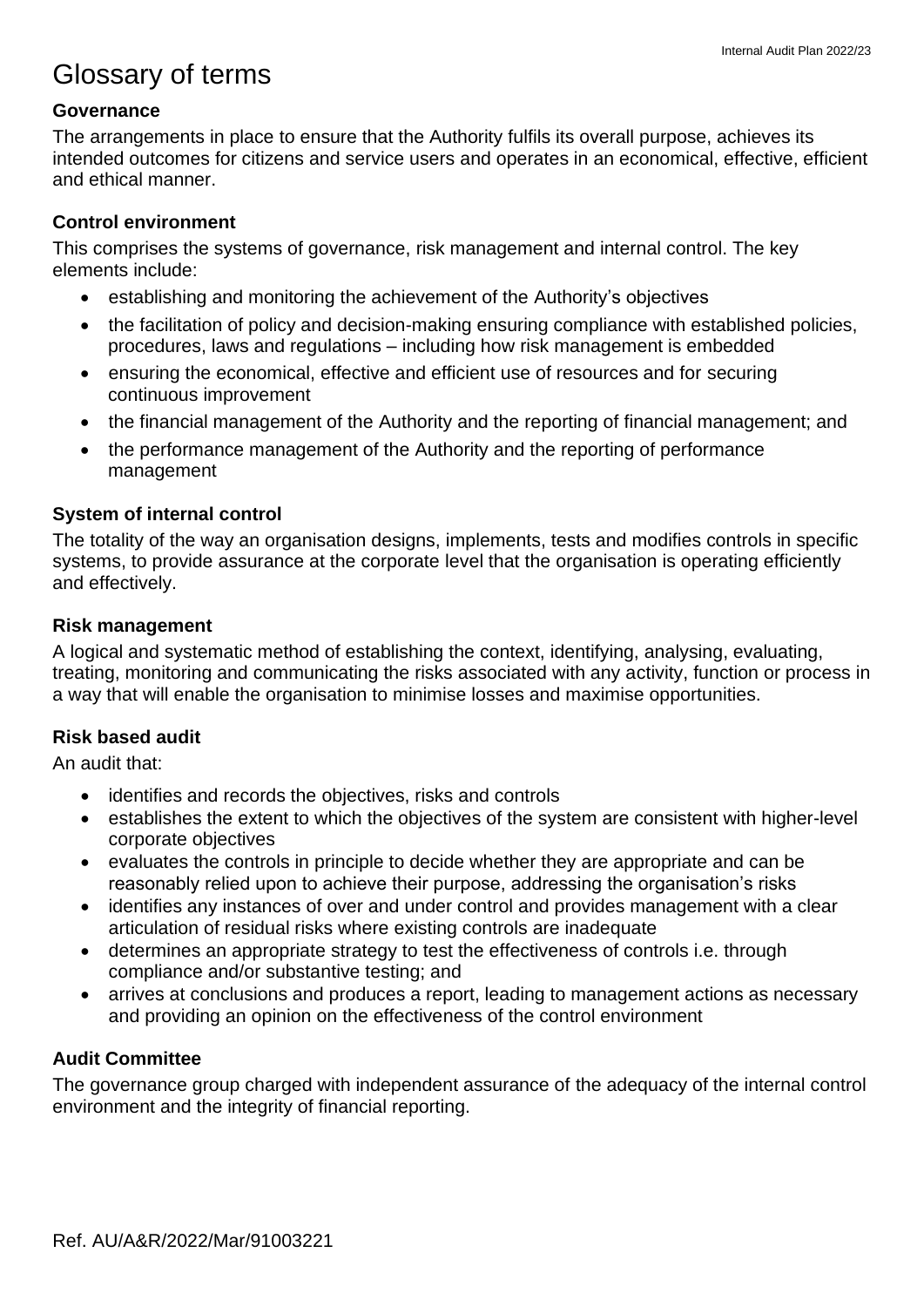#### **Internal audit**

### **Definition of internal auditing**

Internal auditing is an independent, objective assurance and consulting activity designed to add value and improve an organisation's operations. It helps an organisation accomplish its objectives by bringing a systematic, disciplined approach to evaluate and improve the effectiveness of risk management, control and governance processes.

### **Assurance**

A confident assertion, based on sufficient, relevant and reliable evidence, that something is satisfactory, with the aim of giving comfort to the recipient. The basis of the assurance will be set out and it may be qualified if full comfort cannot be given. The Head of Audit may be unable to give an assurance if arrangements are unsatisfactory. Assurance can come from a variety of sources and internal audit can be seen as the 'third line of defence' with the first line being the Authority's policies, processes and controls and the second being managers' own checks of this first line.

### **The Three Lines of Defence**



#### **Internal Audit standards**



The Internal Audit team comply with the standards as laid out in the Public Sector Internal Audit Standards that came into effect on 1 April 2013.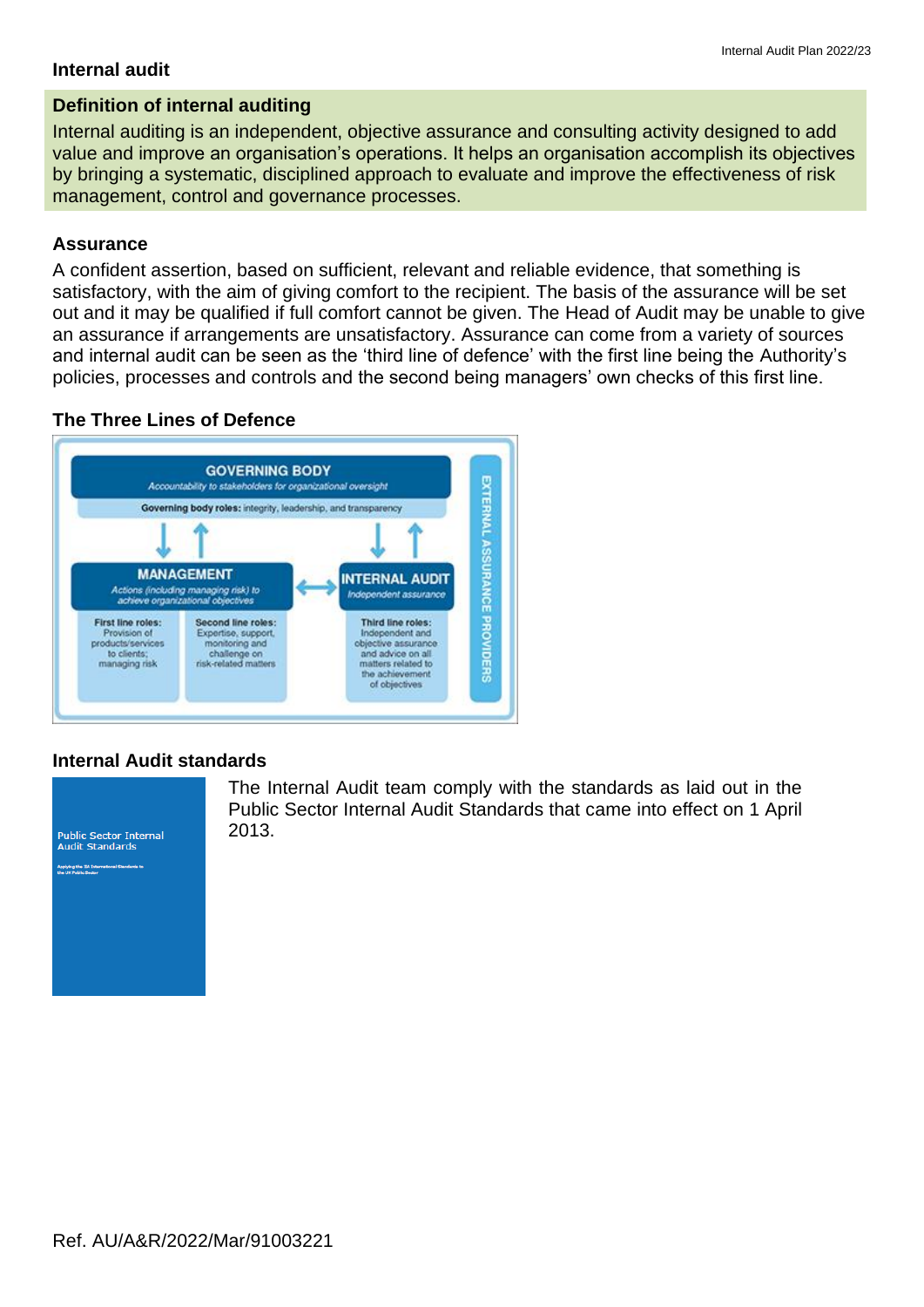# 1 Introduction

The purpose of internal audit is to provide the Authority with an independent and objective opinion on risk management, control and governance and their effectiveness in achieving the Authority's agreed objectives. To provide this opinion, we need to review on a cyclical basis, the operation of internal control systems and where appropriate governance and risk management within the Authority. Internal audit is not a substitute for effective internal control. The proper role of internal audit is to contribute to internal control by examining, evaluating and reporting to management on its adequacy and effectiveness.

There is a statutory requirement for internal audit to work in accordance with the 'proper audit practices'. These 'proper audit practices' are in effect the 'Public Sector Internal Audit Standards'. The Authority has an internal audit charter which was approved by the Audit and Risk Committee and defines the activity, purpose, authority and responsibility of internal audit, and establishes its position within the Authority. This document sits alongside the charter and helps determine how the internal audit service will be developed.

The purpose of this document is to provide the Authority with an internal audit plan based upon an assessment of the Authority's audit needs. The assessment of assurance need exercise is undertaken to identify the systems of control and determine the frequency of audit coverage. The assessment will be used to direct internal audit resources to those aspects of the Authority which are assessed as generating the greatest risk to the achievement of its objectives.

# 2 Assessing the effectiveness of risk management and governance

The effectiveness of risk management and governance will be reviewed annually, to gather evidence to support our opinion to the Authority. This opinion is reflected in the general level of assurance given in our annual report and within separate reports covering risk management and governance. This review will cover the elements of the risk analysis which we regard as essential for annual review to provide a positive, reasonable assurance to the Authority.

# 3 Assessing the effectiveness of the system of control

To be adequate and effective, management should:

- establish and monitor the achievement of the Authority's objectives and facilitate policy and decision making
- identify, assess and manage the risks to achieving the Authority's objectives
- ensure the economical, effective and efficient use of resources
- ensure compliance with established policies, procedures, laws and regulations
- safeguard the Authority's assets and interests from losses of all kinds, including those arising from fraud, irregularity or corruption; and
- ensure the integrity and reliability of information, accounts and data

These objectives are achieved by the implementation of effective management processes and through the operation of a sound system of internal control. The annual reviews of risk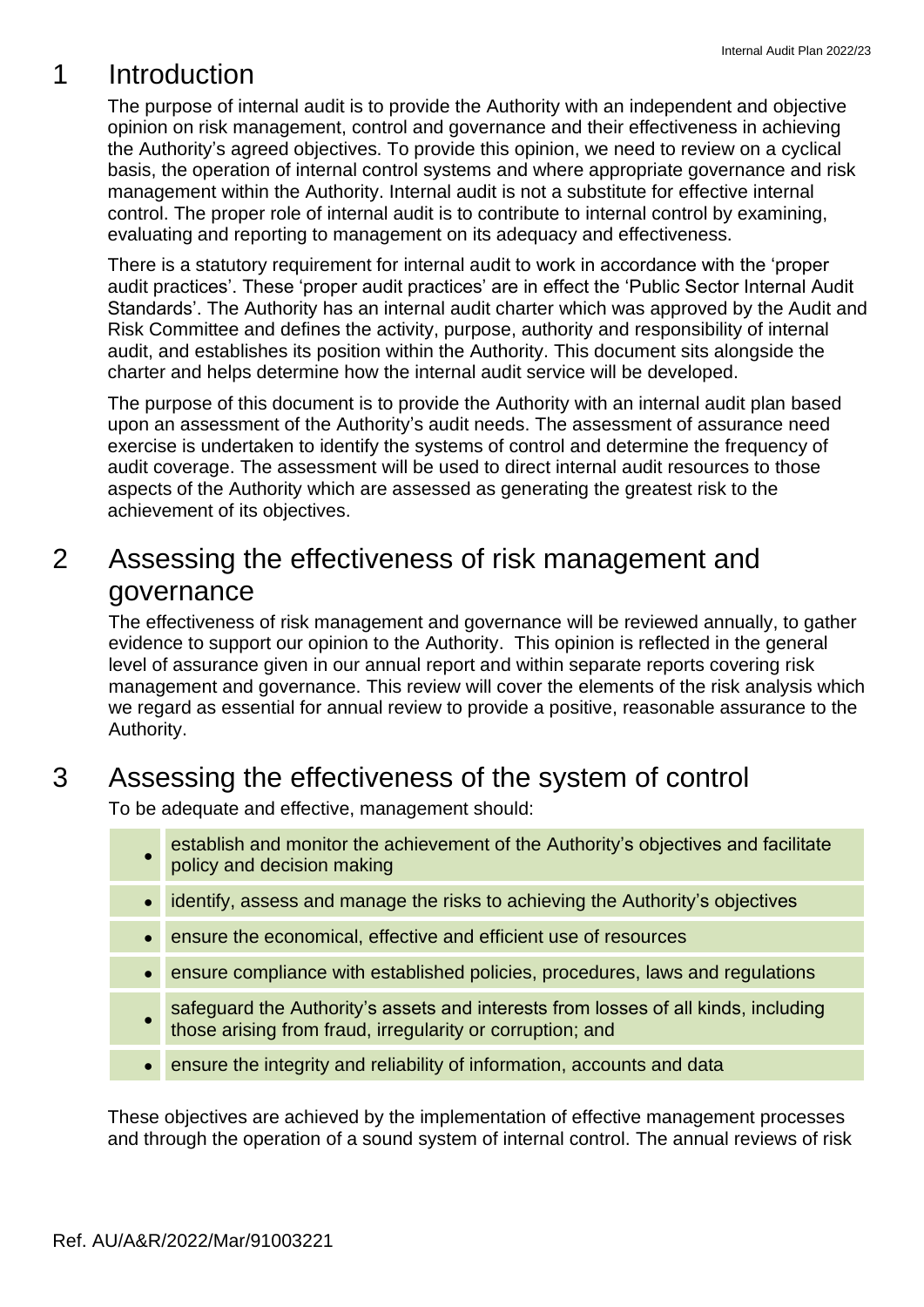Internal Audit Plan 2022/23 management and governance will cover the control environment and risk assessment elements, at a high level.

The internal audit plan contained within this report is our assessment of the audit work required to measure, evaluate and report on the effectiveness of risk management, governance and internal control.

## 4 Assessment of assurance need methodology

Internal audit should encompass the whole internal control system and not be limited only to financial control systems, the scope of internal audit work should reflect the core objectives of the Authority and the key risks that it faces. As such, each audit cycle starts with an analysis of the whole system of internal control that ensures the achievements of the Authority's objectives.

Activities that contribute significantly to the Authority's internal control system and to the risks it faces, may not have an intrinsic financial value necessarily. Therefore, our approach seeks not to try and measure the level of risk in activities, but to assign a relative risk value. The purpose of this approach is to enable the delivery of assurance to the Authority over the reliability of its system of control in an effective and efficient manner.

We have undertaken the assessment using the following process:

- We identified the core objectives of the Authority and, where available, the specific key risks associated with the achievement of those objectives.
- We then identified the auditable areas that impact significantly on the achievement of the control objectives.
- We assigned risk values to the auditable areas, based on the evidence we obtained.

The plan is drawn out of the assessment of audit need. The proposed internal audit plan covering the period 2022/23 is detailed towards the back of this document.

# 5 The assessment of internal audit assurance needs

### **Identifying the Authority's objectives and the associated risks**

The Authority's objectives are as follows:

- Safer and healthier communities.
- Stronger business communities.
- Dealing effectively with emergencies.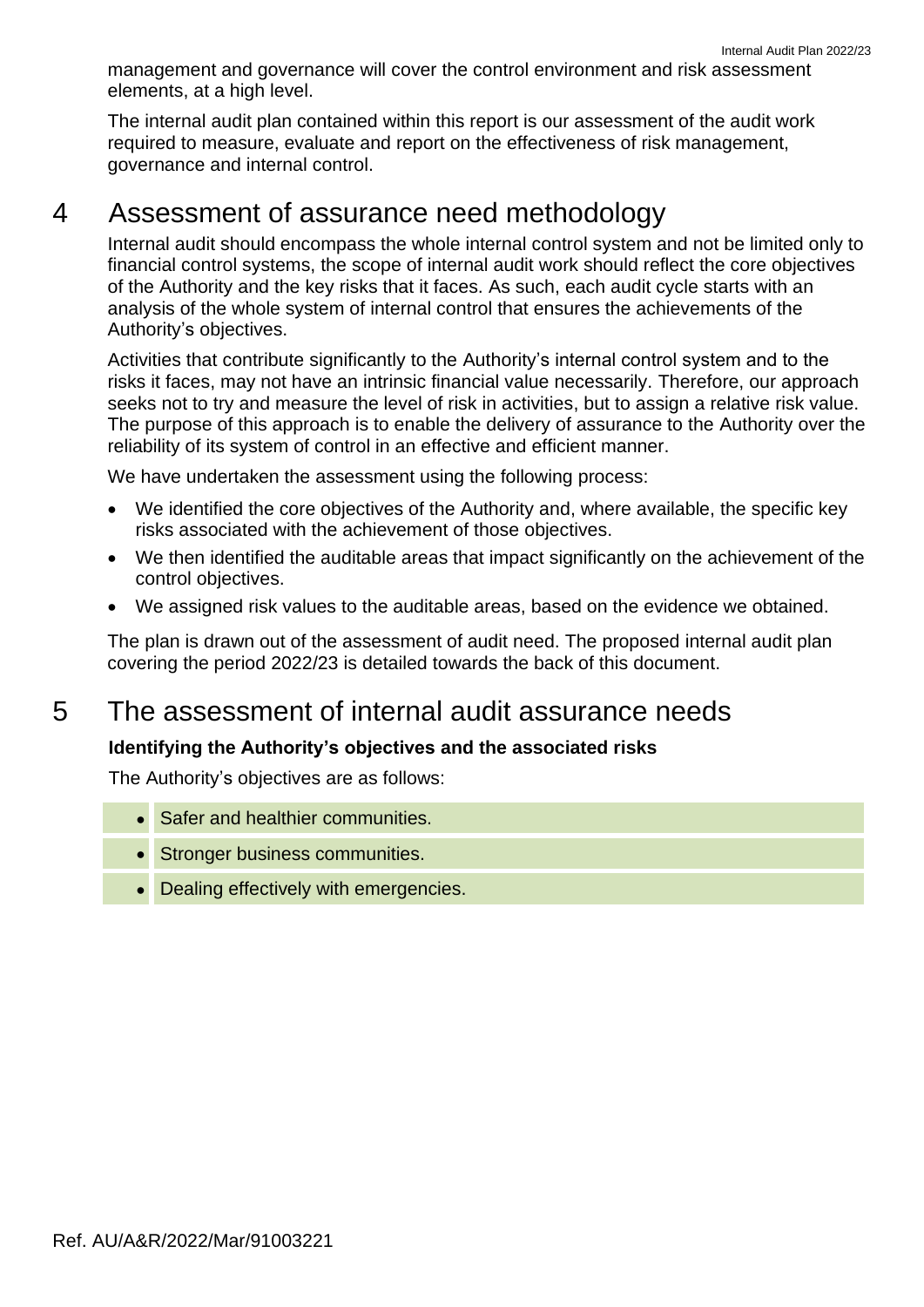The key risks to the Authority in meeting these objectives, as identified through its risk management process, at the time this plan was prepared, were:

| <b>Risk Ref</b>        | <b>Risk</b>                                                                                                                                                                                                                                                                                                                                                                                        |
|------------------------|----------------------------------------------------------------------------------------------------------------------------------------------------------------------------------------------------------------------------------------------------------------------------------------------------------------------------------------------------------------------------------------------------|
| CR <sub>1</sub><br>1.2 | The Fire Authority is unable to positively position itself within public service reform to<br>sustain and create new services resulting in reduced confidence, credibility and/or<br>reputational damage.                                                                                                                                                                                          |
| CR <sub>2</sub><br>2.1 | The Fire Authority is unable to maintain positive staff consultation and engagement,<br>resulting in an inability to deliver strategic objectives, outcomes and continuous<br>improvement.                                                                                                                                                                                                         |
| CR <sub>2</sub><br>2.2 | The Fire Authority is unable to deliver its Service Delivery Model effectively, as a<br>result of insufficient or ineffective employees, throughout the organisation, resulting<br>in reduced confidence and credibility; and increased reputational damage.                                                                                                                                       |
| CR <sub>2</sub><br>2.3 | The Fire Authority is unable to meet statutory duties to provide a safe and healthy<br>workplace and protect the environment, resulting in a significant failure and reduced<br>confidence and credibility; and increased criminal proceedings, litigation and<br>reputational damage.                                                                                                             |
| CR <sub>3</sub><br>3.1 | The Fire Authority is unable to engage with the most vulnerable members of the<br>community and reduce community risk resulting in increased fire and non-fire<br>related incidents, fatalities and injuries.                                                                                                                                                                                      |
| CR <sub>3</sub><br>3.2 | The Fire Authority is unable to establish effective partnership arrangements and<br>deliver community outcomes, resulting in a significant impact upon the<br>organisation's financial standing, reputation and ability to deliver key objectives.                                                                                                                                                 |
| CR4<br>4.1             | The Fire Authority is unable to effectively discharge its duties under the Regulatory<br>Reform (Fire Safety) Order and associated legislation, resulting in a decline in non-<br>domestic fire safety standards; reduced confidence and credibility; and increased<br>litigation and reputational damage.                                                                                         |
| CR <sub>5</sub><br>5.1 | The Fire Authority is unable to ensure that operational incidents are dealt with<br>safely, assertively and effectively using appropriate levels of resources and<br>personnel, resulting in increased firefighter and community risk; reduced confidence<br>and credibility; and increased reputational damage.                                                                                   |
| CR5<br>5.2             | The Fire Authority is unable to maintain its command and control function, resulting<br>in an inability to receive, process and respond to emergency calls effectively, so<br>increasing community risk; reducing confidence and credibility; and increasing<br>reputational damage.                                                                                                               |
| CR <sub>6</sub><br>6.1 | The Fire Authority is unable to provide business continuity arrangements, to<br>maintain delivery of core functions, as a result of extensive disruption to normal<br>working arrangements, including national and international deployments, significant<br>and major events, resulting in increased community risk; reduced confidence;<br>increased reputational damage; and external scrutiny. |
| CR7<br>7.1             | The Fire Authority is unable to provide and maintain an effective ICT provision to<br>support the delivery of core functions, resulting in significant disruption to the<br>organisation's functionality, reduced confidence, credibility, reputational damage<br>and external scrutiny.                                                                                                           |
| CR7                    | The Fire Authority is unable to provide effective management and security of                                                                                                                                                                                                                                                                                                                       |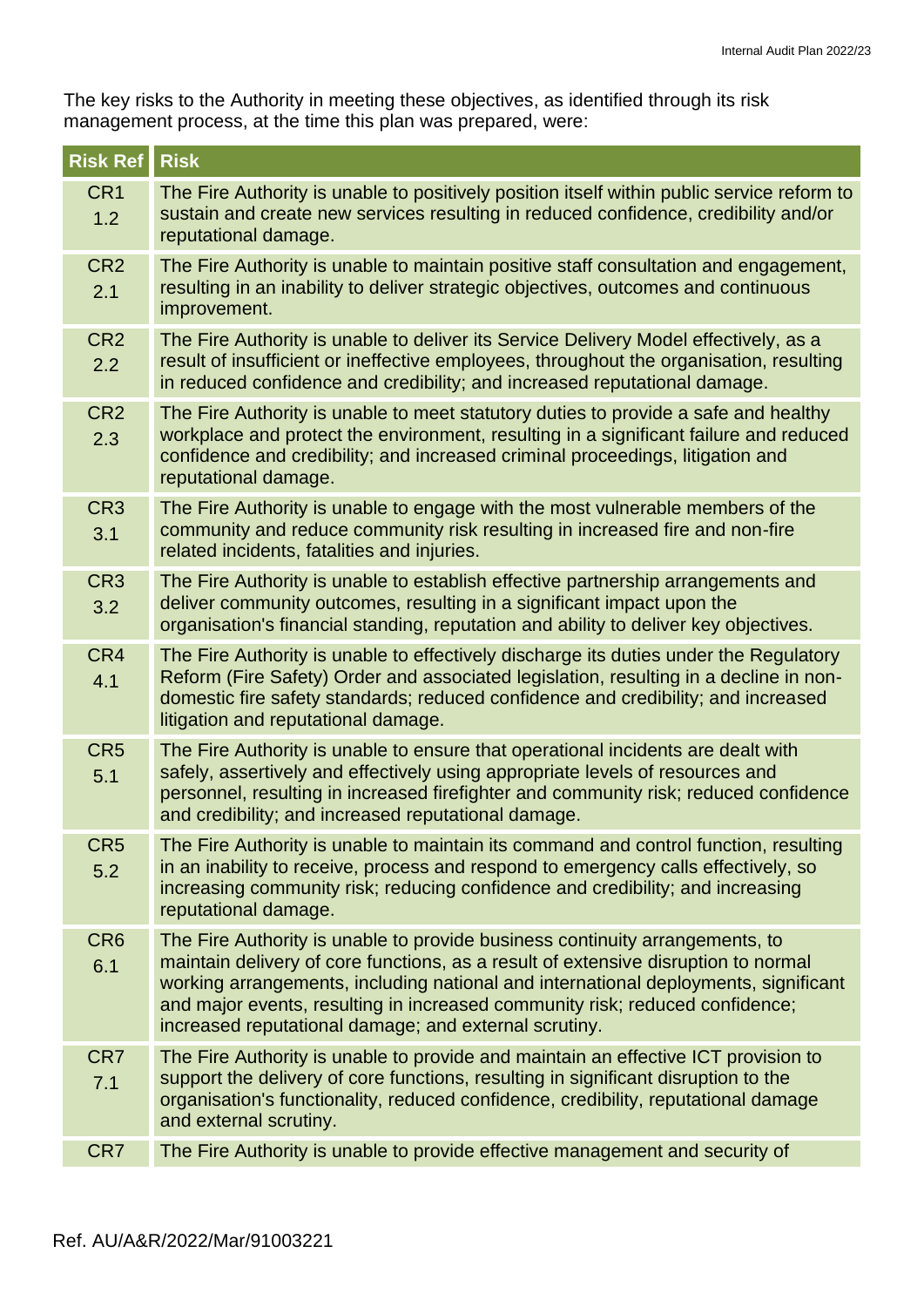| 7.2                    | organisational information and documentation including the receipt, storage, sharing<br>and transfer of information and data, resulting in reputational damage, litigation,<br>substantial fines and external scrutiny.                                                               |
|------------------------|---------------------------------------------------------------------------------------------------------------------------------------------------------------------------------------------------------------------------------------------------------------------------------------|
| CR <sub>8</sub><br>8.1 | The Fire Authority is unable to deliver its statutory responsibilities, predominantly<br>through the Service Delivery Model, due to insufficient funds, resulting in external<br>scrutiny and intervention; reduced confidence and credibility; and increased<br>reputational damage. |
| CR <sub>8</sub><br>8.2 | The Fire Authority is unable to deliver effective financial management<br>arrangements, due to misuse of funds, resulting in external scrutiny, intervention<br>and litigation.                                                                                                       |

Where appropriate, these risks are then used to drive a key part of the internal audit plan.

#### **Identifying the "audit universe"**

The audit universe describes all the systems, functions, operations and activities undertaken by the Authority. Given that the key risk to the Authority is that it fails to achieve its objectives, we have identified the audit universe by determining which systems and operations impact upon the achievement of these objectives in section 3 above. These auditable areas include the control processes put in place to address the key risks.

#### **Assessing the risk of auditable areas**

Risk management is the process of identifying risks, evaluating their probability and potential consequences and determining the most effective methods of controlling or responding to them. The aim of risk management is to contribute to continued service improvement through improved risk-taking activities, reducing the frequency of loss events occurring, and minimising the consequences if they do occur.

There are a number of key factors for assessing the degree of risk within the auditable area. These have been used in our calculation for each auditable area and are based on the following factors:

| $\bullet$ Risk                |
|-------------------------------|
| • Business impact             |
| • Materiality                 |
| • Audit experience            |
| Potential for fraud and error |

#### **Deriving the level of risk from the risk values**

In this model, the overall scores are translated into an assessment of risk. The risk ratings used are high, medium or low to establish the frequency of coverage of internal audit.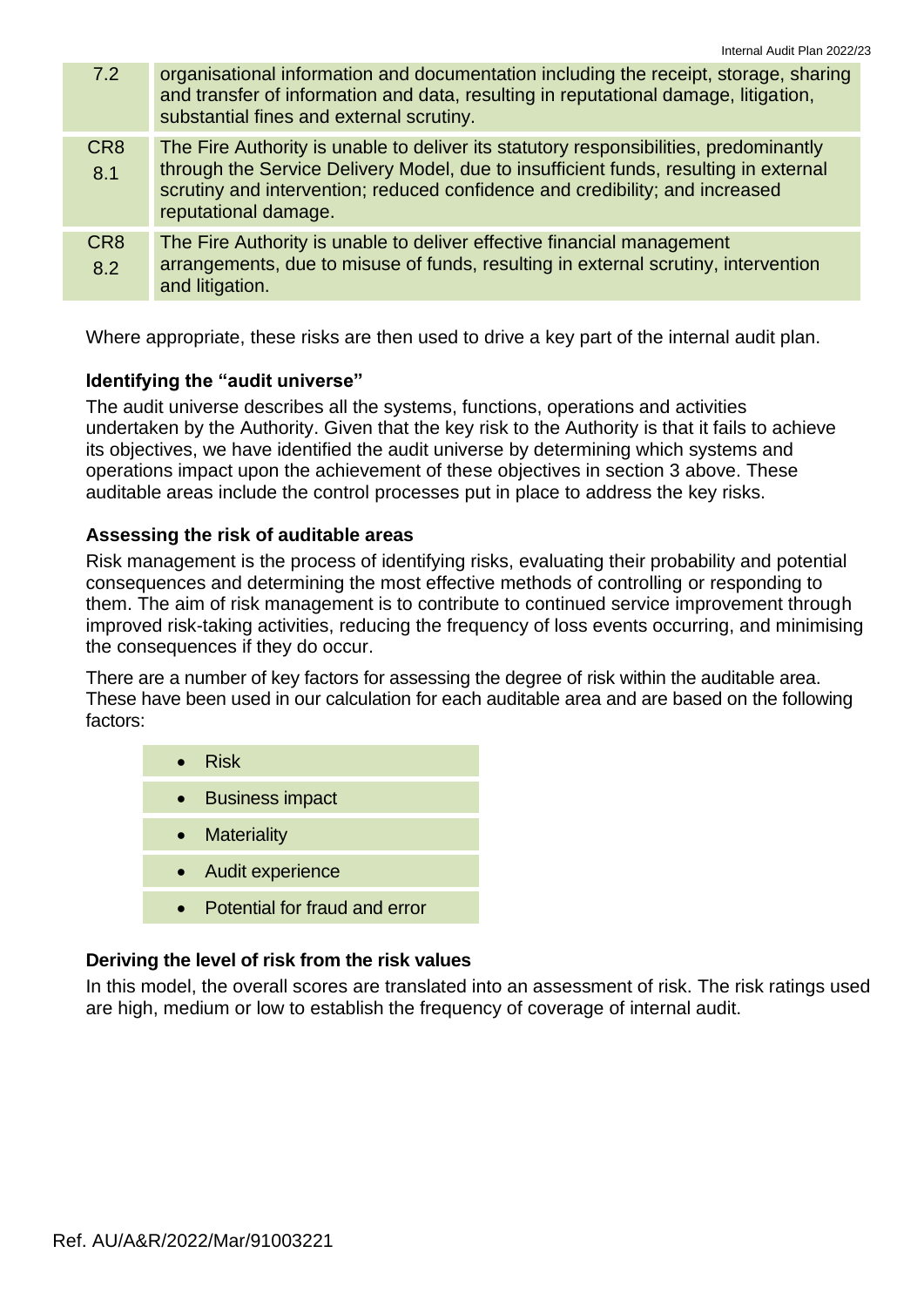# 6 Developing an internal audit plan

The internal audit plan is based on management's risk priorities, as set out in the Authority's own risk analysis/assessment. The plan has been designed to, wherever possible, cover the key risks identified by this risk analysis.

The level of risk, and other possible sources of assurance, will always determine the frequency by which auditable areas will be subject to audit. This ensures that key risk areas are looked at on a frequent basis. The aim of this approach is to ensure the maximum level of assurance can be provided with the minimum level of audit coverage.

During the period covered by this plan, the priority and frequency of audit work will be subject to amendment to recognise any changes in the risk profile of the Authority.

Auditor's judgement has been applied in assessing the number of days required for each audit identified in the strategic cycle.

The assessment of assurance need's purpose is to:

- determine priorities and establish the most cost-effective means of achieving audit objectives; and
- assist in the direction and control of all audit work

This approach builds upon and supersedes previous internal audit plans.

Included within the plan, in addition to audit days for field assignments are:

- a contingency allocation, which will be utilised when the need arises, for example, special projects, investigations, advice and assistance, unplanned and ad-hoc work as and when requested. This element has been calculated on the basis of past experience
- a follow-up allocation, which will be utilised to assess the degree of implementation achieved in relation to recommendations agreed by management during the prior year; and
- an audit management allocation, which is used for management, quality control, client and external audit liaison and for preparation for, and attendance at various meetings including the Audit Committee etc.

# 7 Considerations required of the Audit and Risk Committee and Senior Management

Are the objectives and key risks identified consistent with those recognised by the Authority?

Does the audit universe identified include all those systems which would be expected to be subject to internal audit?

Are the risk scores applied to the audit universe reasonable and reflect the service as it is recognised by the Authority?

Does the Internal Audit Plan cover the key risks as they are recognised?

Is the allocation of audit resource accepted, and agreed as appropriate, given the level of risk identified?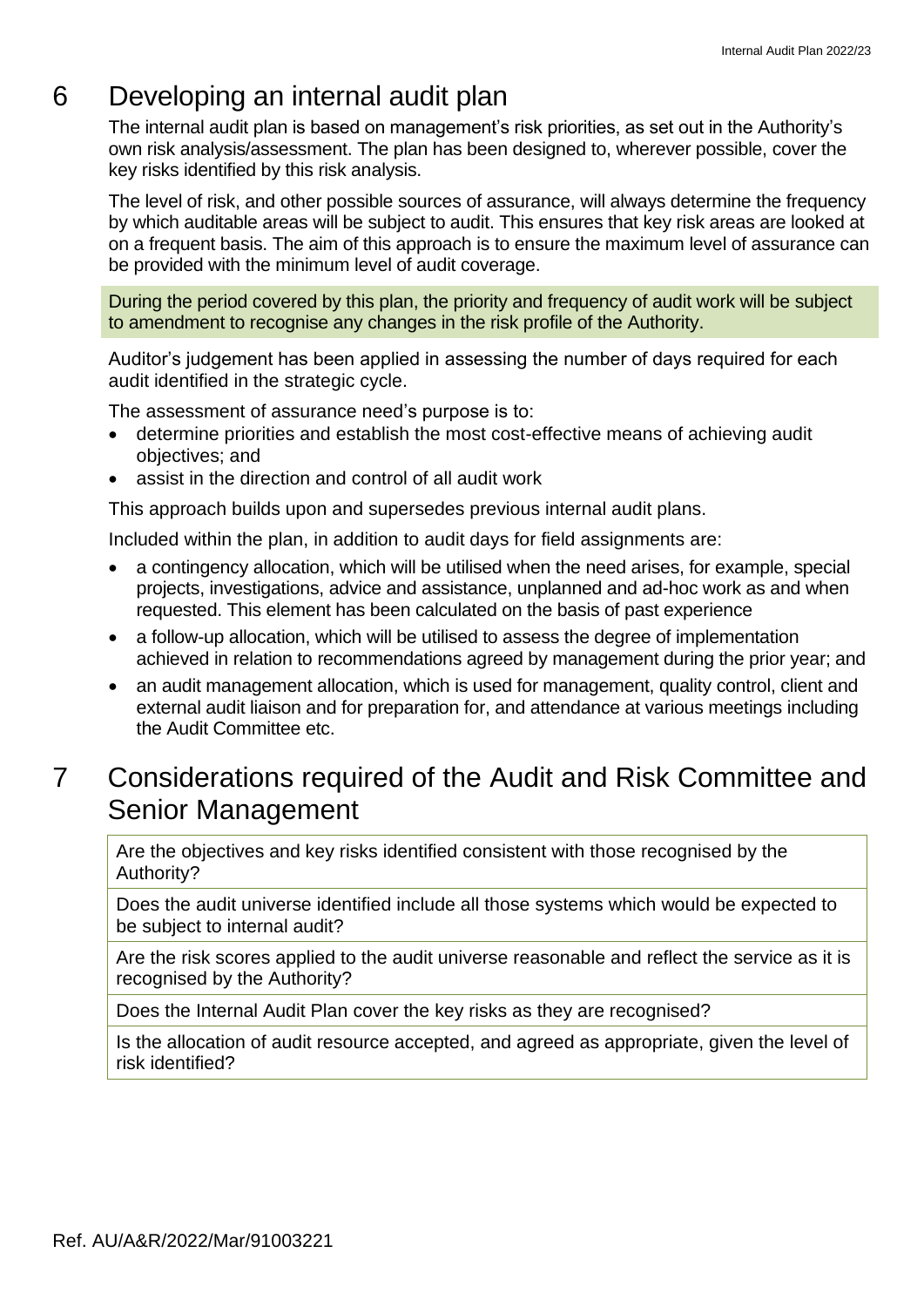# 8 Information to support the Internal Audit Plan

### **Resources required**

It is envisaged that 185 audit days will be required for delivery of the first year of the strategy.

### **Communication of results**

The outcome of internal audit reviews is communicated by way of a written report on each assignment undertaken. However, should a serious matter come to light, this will be reported to the appropriate level of management without delay.

### **Staffing**

Where appropriate, audit staff are either professionally qualified, or sponsored to undertake relevant professional qualifications. All staff are subject to an appraisal programme, which leads to an identification of training needs. In this way, we ensure that staff are suitably skilled to deliver the internal audit service. This includes the delivery of specialist skills which are provided by staff within the service with the relevant knowledge, skills and experience.

### **Quality assurance**

The internal audit service will adhere to the Public Sector Internal Audit Standards.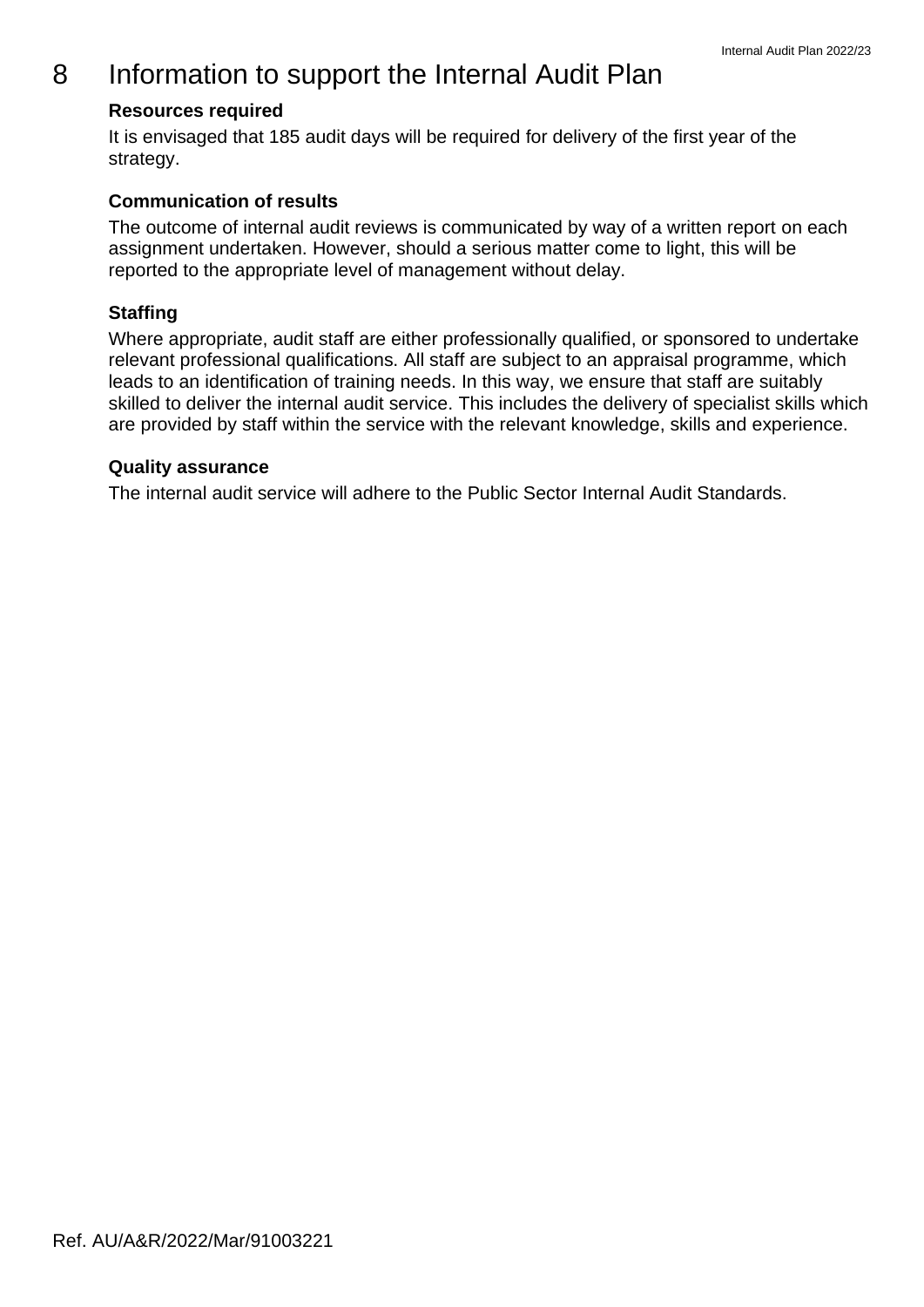### Appendix A

# 9 Internal Audit Plan for the period 1 April 2022 to 31 March 2023

| <b>Auditable Area</b>                              | <b>Purpose</b>                                                                                                                                                                                                         | Assessment<br>of.<br>Assurance<br><b>Need</b> | <b>Estimated</b><br><b>Days</b> |
|----------------------------------------------------|------------------------------------------------------------------------------------------------------------------------------------------------------------------------------------------------------------------------|-----------------------------------------------|---------------------------------|
| <b>Strategic Enabler Portfolio</b>                 |                                                                                                                                                                                                                        |                                               |                                 |
| Risk Management                                    | A review to ensure the Authority is adequately identifying, assessing and managing the<br>risks it faces in achieving its objectives.                                                                                  | <b>High</b>                                   | 10                              |
|                                                    | (The Head of Internal Audit is required to give an annual opinion on the adequacy and<br>effectiveness of the Authority's risk management arrangements.)                                                               |                                               |                                 |
| Governance                                         | An annual review of aspects of the Authority's governance arrangements. This audit will<br>evaluate the design, implementation and effectiveness of its ethics-related objectives,<br>programmes and activities.       | <b>High</b>                                   | 10                              |
|                                                    | (The Head of Internal Audit is required to give an annual opinion on the adequacy and<br>effectiveness of the Authority's governance arrangements.)                                                                    |                                               |                                 |
| <b>Strategic Enabler Community Risk Management</b> |                                                                                                                                                                                                                        |                                               |                                 |
| Partnerships                                       | A review of the strategic management (governance, reporting, risk management) of key<br>partnerships, with particular emphasis on monitoring and measurement of outcomes.                                              | Medium                                        | 10                              |
|                                                    | (Linked to risk CR3 3.2)                                                                                                                                                                                               |                                               |                                 |
| <b>Strategic Enabler Digital and Data</b>          |                                                                                                                                                                                                                        |                                               |                                 |
| <b>IT</b>                                          | A review to ensure that access to systems and data is controlled, encompassing setting<br>up system users, removal of leavers system access, maintaining password and access<br>controls and monitoring access rights. | <b>High</b>                                   | 15                              |
|                                                    | (Linked to risk CR7 7.1)                                                                                                                                                                                               |                                               |                                 |
| Data Protection                                    | A review of the Authority's monitoring of adherence to the requirements of the General<br>Data Protection Regulations.                                                                                                 | <b>High</b>                                   | 15                              |
|                                                    | (Linked to risk CR7 7.2)                                                                                                                                                                                               |                                               |                                 |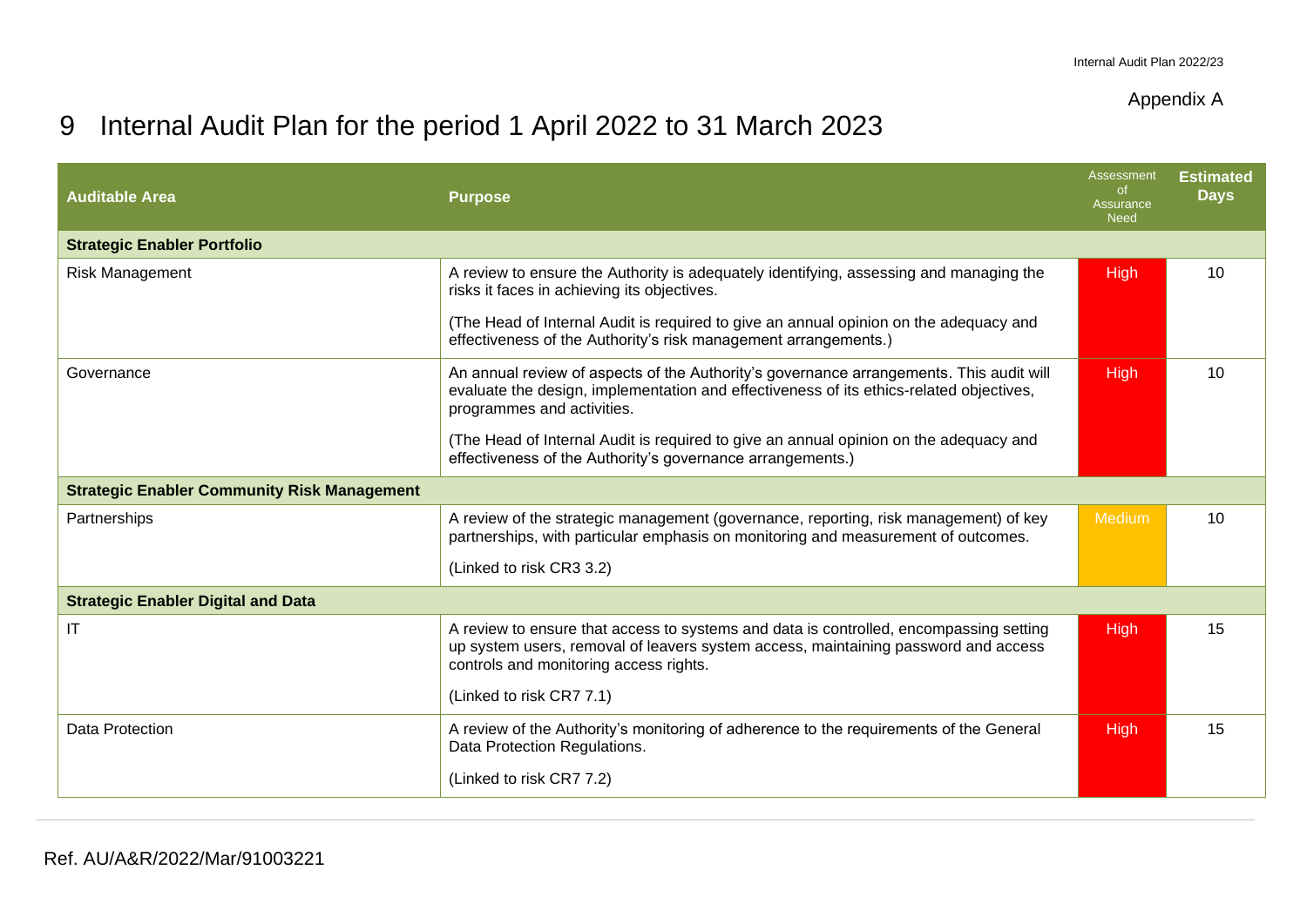#### Internal Audit Plan 2022/23

| <b>Auditable Area</b>                                                                                                                                                                                                 | <b>Purpose</b>                                                                                                                                                                   | Assessment<br><sub>of</sub><br>Assurance<br><b>Need</b> | <b>Estimated</b><br><b>Days</b> |
|-----------------------------------------------------------------------------------------------------------------------------------------------------------------------------------------------------------------------|----------------------------------------------------------------------------------------------------------------------------------------------------------------------------------|---------------------------------------------------------|---------------------------------|
| Freedom of Information                                                                                                                                                                                                | A review to ensure that the Authority has acknowledged the transparency code and have<br>formally agreed to adhere to the reporting requirements.                                | Medium                                                  | 10                              |
|                                                                                                                                                                                                                       | (Linked to risk CR7 7.2)                                                                                                                                                         |                                                         |                                 |
| <b>Strategic Enabler Finance and Resources</b>                                                                                                                                                                        |                                                                                                                                                                                  |                                                         |                                 |
| One of the roles of our Key Financial System reviews is to help inform the work of the Authority's external auditors where appropriate. All such reviews in these areas are<br>deemed high risk by their very nature. |                                                                                                                                                                                  |                                                         |                                 |
| Payroll /Pensions                                                                                                                                                                                                     | A review of the key financial controls relating to the administration of the Payroll System.                                                                                     | High                                                    | 15                              |
|                                                                                                                                                                                                                       | (Linked to risk CR8 8.2)                                                                                                                                                         |                                                         |                                 |
| <b>Pension Certification</b>                                                                                                                                                                                          | A review of the entries on the annual pension statement to confirm the accuracy of the<br>employee and employer contributions calculated in respect of contributors to the fund. | <b>High</b>                                             | 3                               |
|                                                                                                                                                                                                                       | (Linked to risk CR8 8.2)                                                                                                                                                         |                                                         |                                 |
| <b>Accounts Receivable</b>                                                                                                                                                                                            | A review of the key financial controls relating to invoicing and collection of debts.                                                                                            | <b>High</b>                                             | 10                              |
|                                                                                                                                                                                                                       | (Linked to risk CR8 8.2)                                                                                                                                                         |                                                         |                                 |
| <b>Accounts Payable</b>                                                                                                                                                                                               | A review of the key financial controls relating to the ordering and payment of goods and<br>services.                                                                            | High                                                    | 10                              |
|                                                                                                                                                                                                                       | (Linked to risk CR8 8.2)                                                                                                                                                         |                                                         |                                 |
| <b>Fixed Asset Accounting/Asset Planning</b>                                                                                                                                                                          | A review of the key financial controls relating to the accurate recording of fixed assets,<br>including assessing the impact of potential asset sales and valuation reductions.  | High                                                    | 10                              |
|                                                                                                                                                                                                                       | (Linked to risk CR8 8.2)                                                                                                                                                         |                                                         |                                 |
| <b>Budgetary Control</b>                                                                                                                                                                                              | A review of the key financial controls relating to Budgetary Control.                                                                                                            | <b>High</b>                                             | 15                              |
|                                                                                                                                                                                                                       | (Linked to risk CR8 8.2)                                                                                                                                                         |                                                         |                                 |
| <b>Counter Fraud</b>                                                                                                                                                                                                  | The council's Counter Fraud Unit provide support and advice to tackle fraud and<br>corruption, including assistance with the Cabinet Office's National Fraud Initiative. Over    |                                                         | 10                              |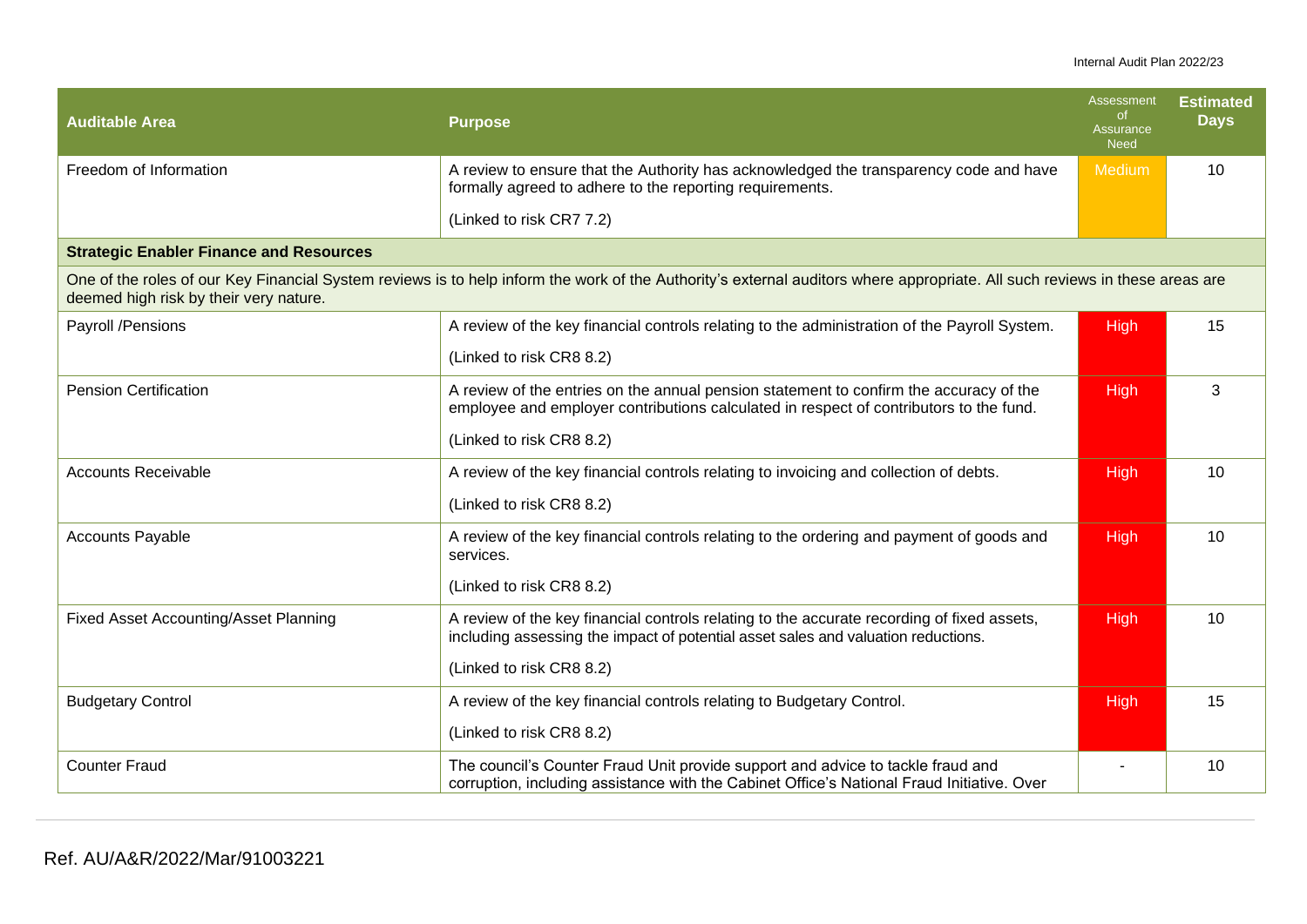#### Internal Audit Plan 2022/23

| <b>Auditable Area</b>                                                                                              | <b>Purpose</b>                                                                                                                                                                                                                                                                                                                                       | Assessment<br>of.<br>Assurance<br><b>Need</b> | <b>Estimated</b><br><b>Days</b> |
|--------------------------------------------------------------------------------------------------------------------|------------------------------------------------------------------------------------------------------------------------------------------------------------------------------------------------------------------------------------------------------------------------------------------------------------------------------------------------------|-----------------------------------------------|---------------------------------|
| (Demonstrating a pro-active approach to countering<br>fraud and corruption is a key element of good<br>governance) | the course of the next 12 months officers of the Counter Fraud Unit will liaise with key<br>Chief Officers to access the need for sample and deep dive fraud preventative testing<br>exercises and measure the requirements for fraud awareness training.                                                                                            |                                               |                                 |
|                                                                                                                    | In addition, the Counter Fraud Unit is available to conduct investigations when required to<br>do so. Days/costs can be discussed on a case by case basis.                                                                                                                                                                                           |                                               |                                 |
|                                                                                                                    | (Linked to risk CR8 8.2)                                                                                                                                                                                                                                                                                                                             |                                               |                                 |
| <b>National Fraud Initiative</b>                                                                                   | We will lead on the Authority's NFI requirements. We will work with the Cabinet Office to<br>ensure that the Authority continues to meet all its responsibilities.                                                                                                                                                                                   |                                               | 10                              |
|                                                                                                                    | (It is a requirement that this exercise is undertaken.)                                                                                                                                                                                                                                                                                              |                                               |                                 |
| <b>Other</b>                                                                                                       |                                                                                                                                                                                                                                                                                                                                                      |                                               |                                 |
| Contingency                                                                                                        | Special projects, investigations, advice and assistance and ad-hoc work as requested.                                                                                                                                                                                                                                                                |                                               | 7                               |
| Management                                                                                                         | An allocation of time for the management of the internal audit service. To include meeting<br>any training requirements of the Authority or Members and for preparation for, and<br>attendance at, various meetings including the Audit and Risk Committee (to include where<br>appropriate, a Committee skills audit and self-assessment workshop). |                                               | 14                              |
| Follow up                                                                                                          | A follow up of the key audit recommendations made during the previous year.                                                                                                                                                                                                                                                                          |                                               | 11                              |
|                                                                                                                    | (The Head of Internal Audit is required to obtain assurances that previously agreed<br>actions have been implemented.)                                                                                                                                                                                                                               |                                               |                                 |
| <b>Total</b>                                                                                                       |                                                                                                                                                                                                                                                                                                                                                      |                                               | 185                             |